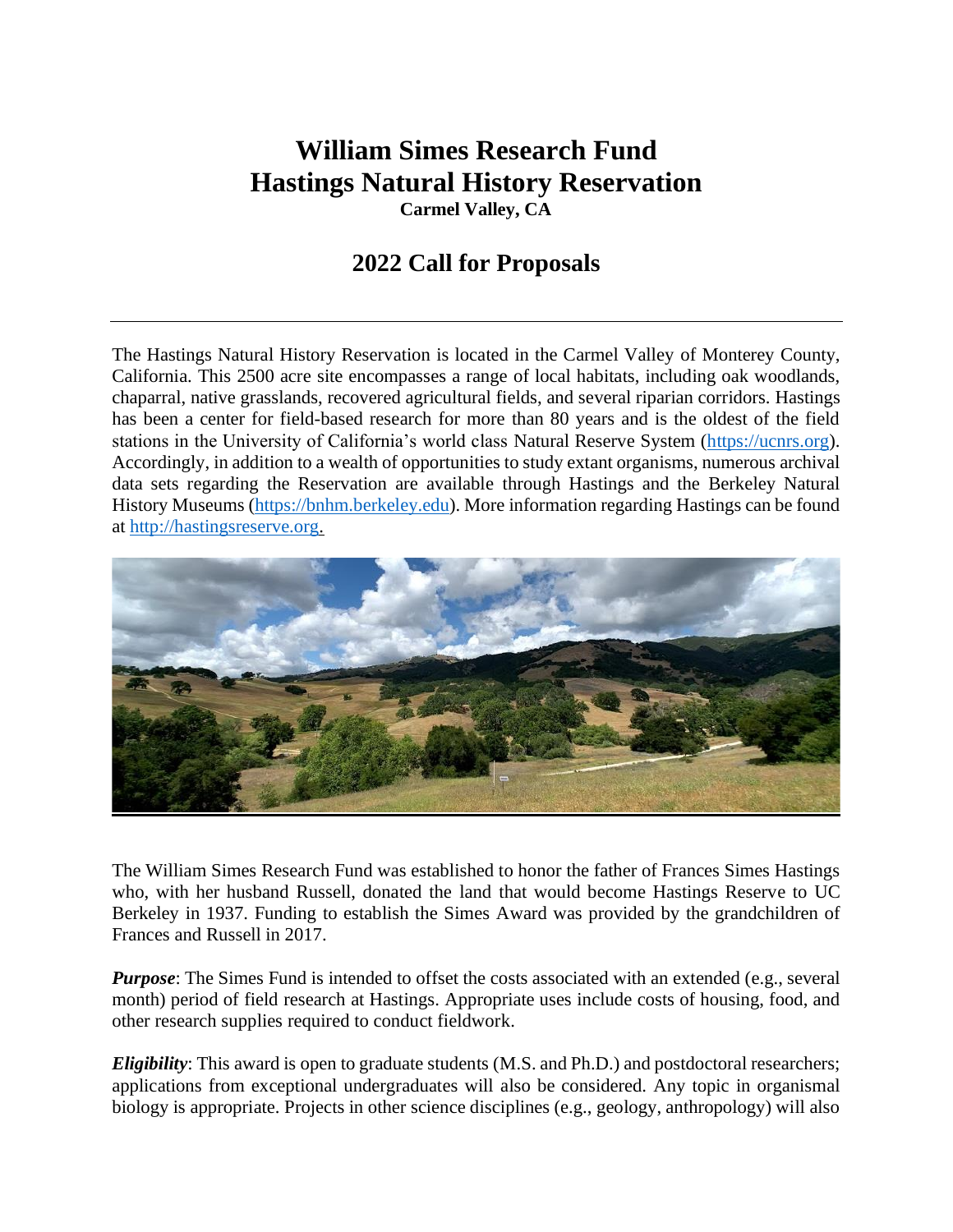be considered if they use study systems available at Hastings. The award is open to members of any accredited institution; applicants do not need to be students at UC Berkeley or other campuses in the UC system.

*Award***:** Multiple awards of \$1500 will be made each year; the exact number of awards per year will depend upon available funding. The award will be paid directly to the recipient. Awardees will be required to submit a brief report (2-4 pg.) by 1 March 2023.

*Application process:* Applicants should complete the form, below. In addition, they should provide a short description (no more than 2 pages) of the proposed research, including a statement describing the relevance of Hastings to the project and the proposed use of the funds associated with the award. Applicants should also submit their CV and a letter of recommendation from their graduate or postdoctoral mentor. Materials from the application (application form, proposal, CV) should be compiled as a single document in pdf format; the file name should include the applicant's last name (e.g, "[Last Name] Simes Award 2022). Applications are due **31 December 2021** to:

> Dr. Jennifer S. Hunter Resident Director Hastings Natural History Reservation email: jshunter@berkeley.edu

Applications will be reviewed by a committee of UC Berkeley faculty and reserve staff. Awards will be announced by 1 February 2022. Questions regarding the William Simes Award should be addressed to Jennifer Hunter at jshunter@berkeley.edu.